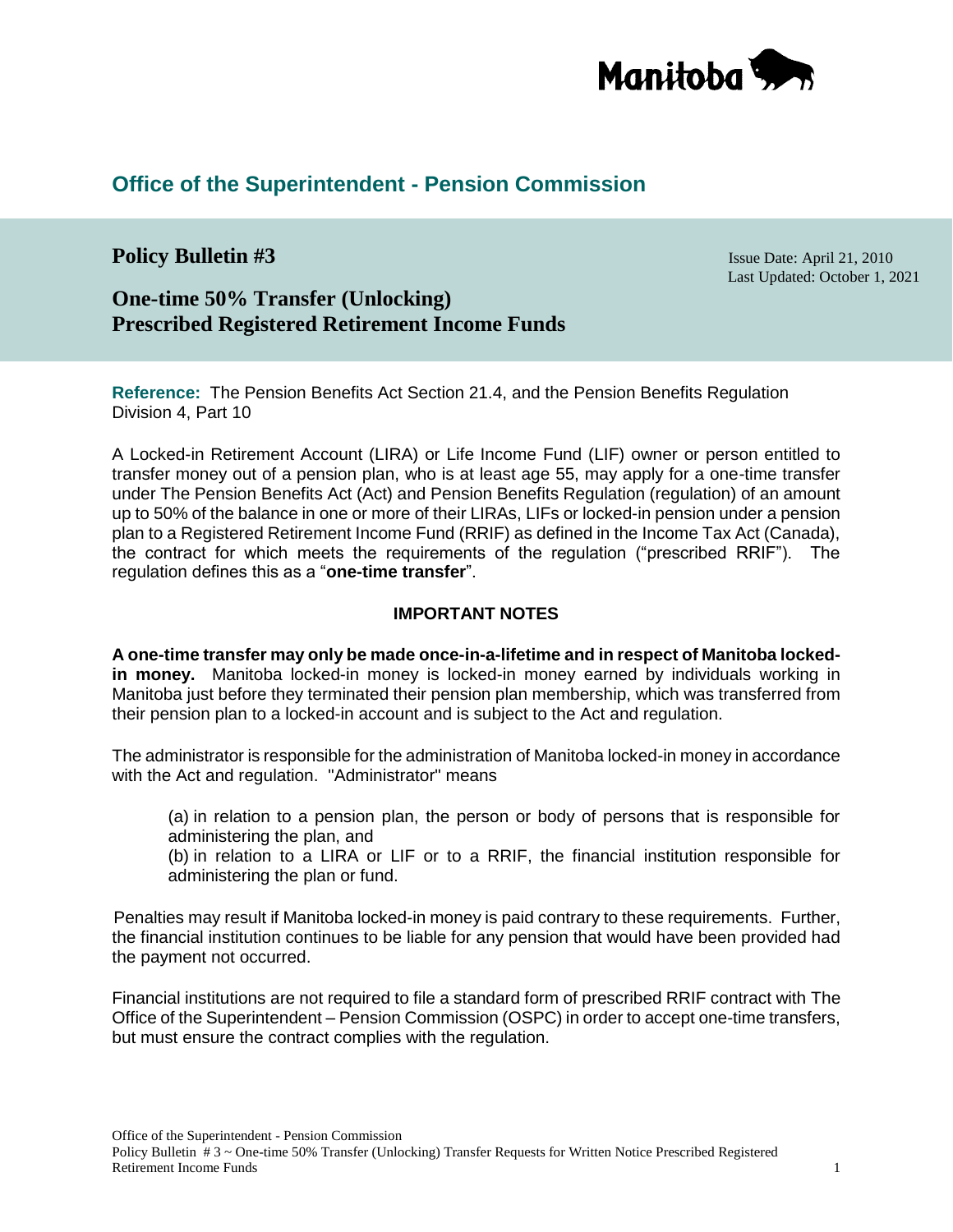The OSPC does not provide or approve application forms. Administrators are responsible for preparing, providing and approving these forms. A sample application - [Application for a One](https://gov.mb.ca/finance/pension/pdf/sample_onetimetransferapp.pdf)[time Transfer.pdf](https://gov.mb.ca/finance/pension/pdf/sample_onetimetransferapp.pdf) or [Application for a One-time Transfer.doc](https://gov.mb.ca/finance/pension/pdf/sample_onetimetransferapp.docx) - is available on the OSPC website.

Please note that the Request for Written Notice form is no longer in use and should not be sent to the OSPC.

## **ONE-TIME 50% TRANSFER (UNLOCKING)**

**Here are the steps for applying for a one-time transfer of up to 50% of the balance in one or more LIRAs, LIFs or pension benefit credits under a pension plan to a prescribed RRIF:**

### **STEP ONE - Applicant's request to the administrator for a one-time transfer**

An applicant who wishes to make a one-time transfer must submit to the administrator a written transfer request that

- a) provides the name, address and date of birth of the applicant and, if a transfer consent is required, the name of the spouse or common-law partner whose consent is required,
- b) identifies the plan or plans administered by the administrator from which the transfer is to be made
- c) confirms that the transferor has not previously made a one-time transfer, and
- d) any other information the administrator may require to begin the transfer process.

**NOTE:** The applicant may need assistance to ensure all funds managed by that administrator are identified. Further, if an applicant wishes to make a one-time transfer from different plans not all of which are administered by the same administrator, they must make a separate transfer request to each administrator. The applicant may not make a transfer request to a different administrator unless the transfer request is made

- within no more than 30 days after the first request, and
- the subsequent request does not relate to a plan into which funds have been transferred, directly or indirectly, from a pension plan or prescribed plan in respect of which the applicant has previously made a one-time transfer request. For the purpose of this requirement, a transfer request is deemed to be made on the day it is received by the administrator.

### **STEP TWO – Administrator must be satisfied and provide application**

For purposes of Step Two and in order to facilitate the transfer, if the applicant is a pension plan member or former pension plan member who directly or indirectly transferred their locked-in pension under the plan to their LIRA or LIF, the administrator must determine if the applicant is living separate and apart from a spouse or common-law partner by reason of a breakdown of their relationship at the time the applicant is applying for a one-time transfer.

The Act and regulation define "spouse" and "common-law partner" as follows:

"**Spouse**" means a person who is married to a member or former member.

"**Common-law partner**" of a member or former member means: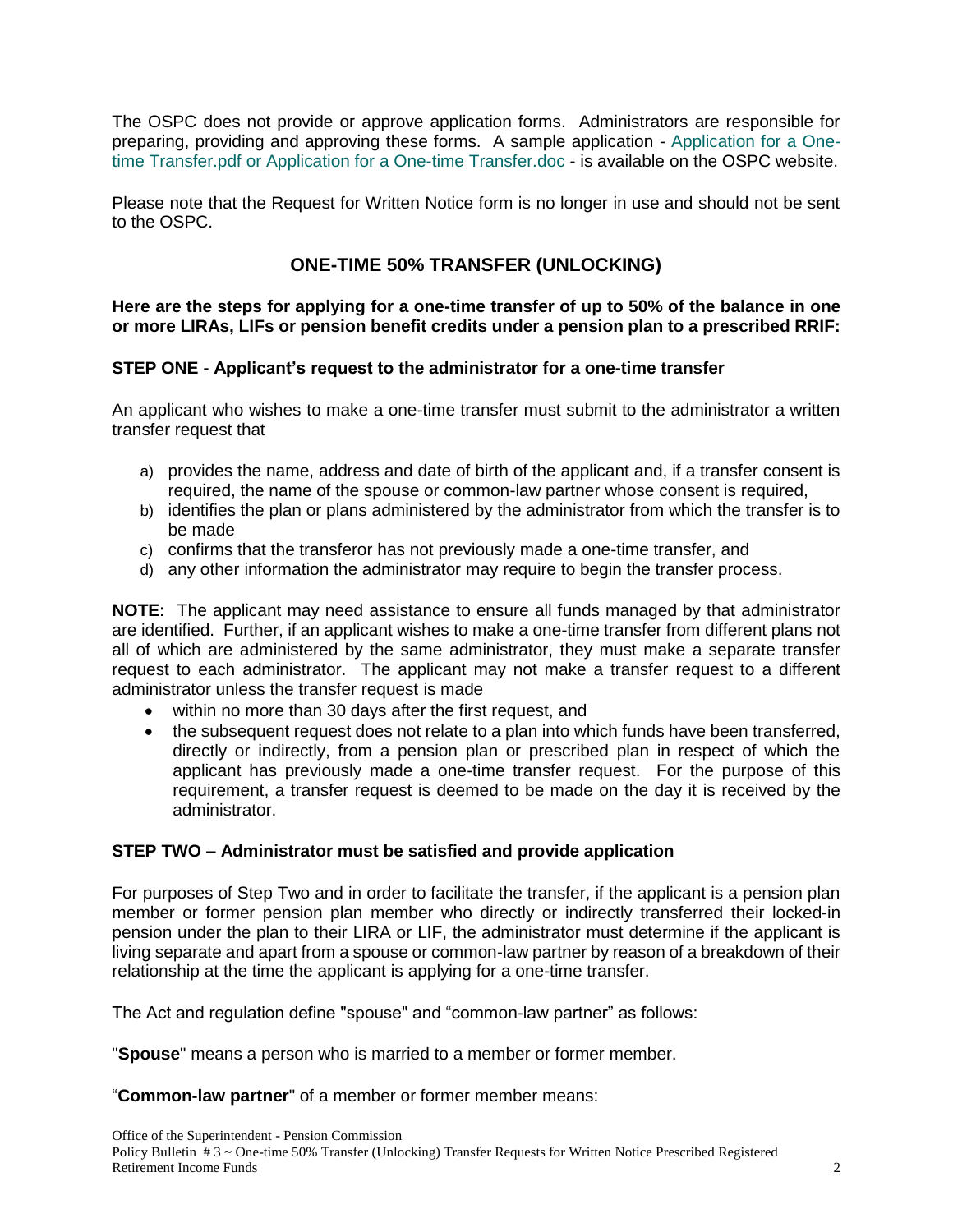- a) a person who, with the member or former member, registered a common-law relationship under section 13.1 of The Vital Statistics Act, or
- b) a person who, not being married to the member or former member, is cohabiting with him or her in a conjugal relationship and has cohabited
	- i. for a period of at least three years, if either of them is married, or
	- ii. for a period of at least one year, if neither of them is married.

Upon receipt of the transfer request for a one-time transfer, and on being satisfied that:

- a) the applicant is at least 55 years old
- b) the administrator has not facilitated, and is not aware of, a previous one-time transfer by the applicant,
- c) the plan does not contain any money other than Manitoba locked-in money,
- d) no part of the amount to be transferred is the subject of
	- i. a maintenance order under section 14.1 of The Garnishment Act, *or*
	- ii. preservation order under section 59.3 of The Family Maintenance Act

the administrator must provide the applicant with an application form.

The application form must include:

- a) a statement of the maximum amount that may be transferred from the plan;
- b) a statement of the amount the applicant wishes to transfer;
- c) the date the information required under subsection 10.56(3) of the regulation was provided to the applicant and the spouse or common-law partner whose consent is required;
- d) the name and address of the financial institution that will manage the prescribed RRIF to which the transfer is to be made;
- e) a statement signed by the applicant confirming they have not previously made a one-time transfer, and not made another one-time transfer request more than 30 days ago;
- f) a statement signed by the applicant confirming that they understand this is a request for a one-time transfer and, unless they make a transfer request to all plans within no more than 30 days after the first request, they will not be able to make such a request in the future; and
- g) a statement signed by the applicant confirming that no transfer consent is required or, if it is required, a statement by the spouse or common-law partner whose consent is required in a form approved by the superintendent.

### **Maximum Calculation**

The maximum amount is calculated as 50% of the net fund balance of the LIRA and LIF for which an application is being made or 50% of the locked-in pension benefit credits under the plan for which the application is being made. According to subsection 21.4(4) of the Act and Division 4 of Part 10 of the regulation, the maximum amount available for a one-time transfer may be affected by:

- any amount that is payable to a spouse, former spouse or former common-law partner as required by the credit splitting provisions under subsection 31(2) of the Act;
- an order issued by the Maintenance Enforcement Program (MEP) of the Department of Justice under The Garnishment Act to enforce a maintenance order; and

Office of the Superintendent - Pension Commission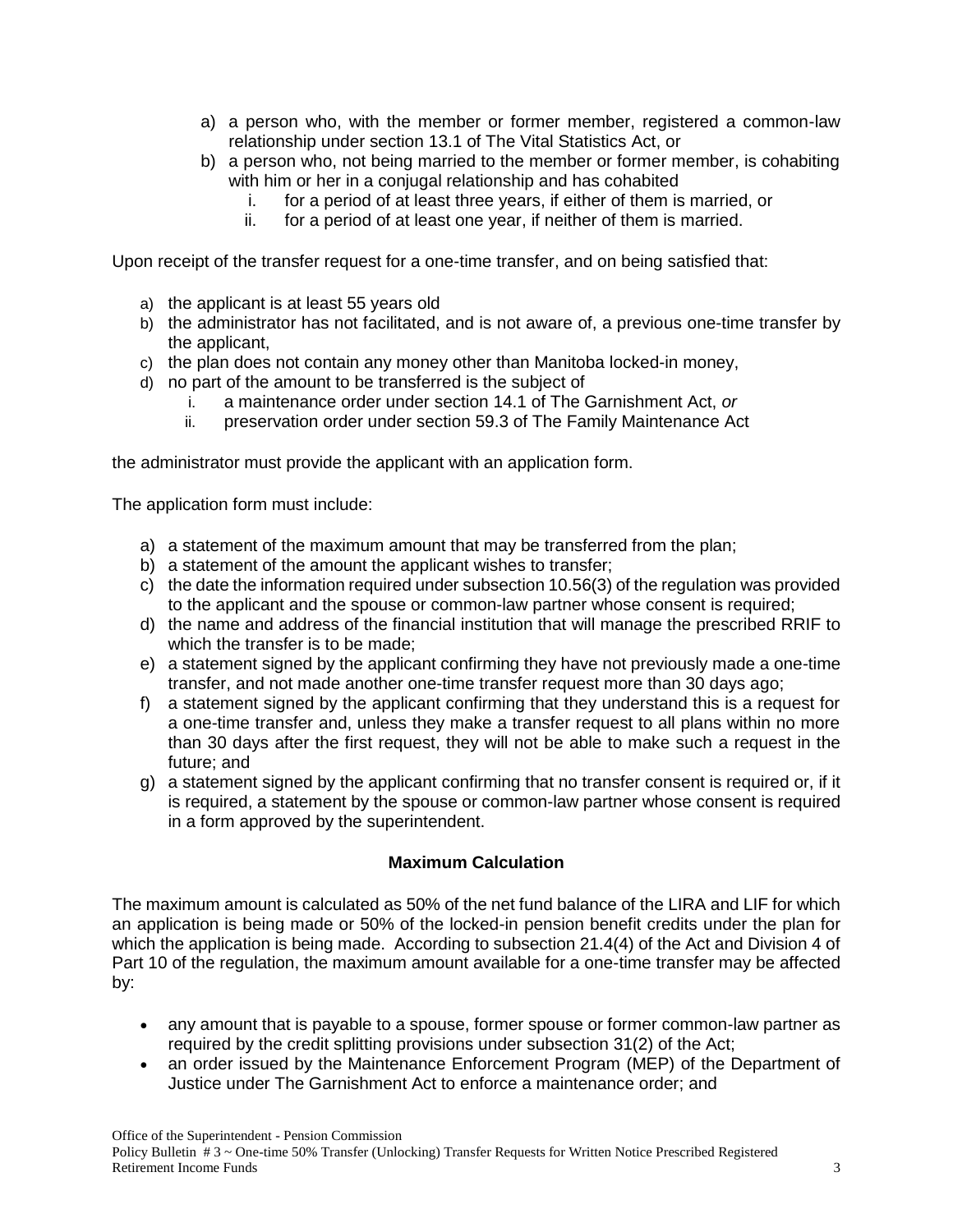an order issued by MEP under section 59.3 of The Family Maintenance Act to preserve assets.

If an order under section 59.3 of The Family Maintenance Act exists and if the amount in the preservation order is equal to or greater than the maximum amount, the applicant would be prevented from making a one-time transfer.

See Policy Bulletin #11 - Maintenance Enforcement - [Garnishment of Pension Benefit Credits,](https://www.gov.mb.ca/finance/pension/pdf/bulletin11.pdf) for further information.

MEP, Manitoba Justice is located at 100 – 352 Donald Street, Winnipeg and may be contacted at (204) 945-7133, or 1-866-479-2717 toll-free in Manitoba.

| <b>Maximum Calculation</b>                                                                      |                                                                  |                                                                                                                                                                                                                                |
|-------------------------------------------------------------------------------------------------|------------------------------------------------------------------|--------------------------------------------------------------------------------------------------------------------------------------------------------------------------------------------------------------------------------|
| 1. Balance on the Date of Application:                                                          |                                                                  |                                                                                                                                                                                                                                |
| <b>LESS:</b> the amount, if any, to be paid under ss. 31(2) of the Act                          |                                                                  | $\frac{1}{2}$                                                                                                                                                                                                                  |
| <b>LESS:</b> the amount, if any, to satisfy an order under The Garnishment Act:                 |                                                                  |                                                                                                                                                                                                                                |
|                                                                                                 |                                                                  | Net Balance: \$                                                                                                                                                                                                                |
| 2. Maximum amount available for a one-time transfer                                             |                                                                  |                                                                                                                                                                                                                                |
| 50% of Net Balance:                                                                             |                                                                  | $\sim$ 5 and 5 and 6 and 6 and 6 and 6 and 6 and 6 and 6 and 6 and 6 and 6 and 6 and 6 and 6 and 6 and 6 and 6 and 6 and 6 and 6 and 6 and 6 and 6 and 6 and 6 and 6 and 6 and 6 and 6 and 6 and 6 and 6 and 6 and 6 and 6 and |
| LESS: the amount, if any, to be preserved under The Family Maintenance Act: \$ ________________ |                                                                  |                                                                                                                                                                                                                                |
|                                                                                                 | Revised Net Balance: \$                                          |                                                                                                                                                                                                                                |
|                                                                                                 | Maximum amount available: \$<br>(Cannot exceed net amount in 2.) |                                                                                                                                                                                                                                |

### **STEP THREE – Applicant must provide the completed application**

Within 30 days after receiving the application form and prescribed information required under subsection 10.56(3) of the regulation, the applicant must provide the completed application form to the administrator together with the completed transfer consent if required.

#### **STEP FOUR – Time for completing the transfer**

The administrator must complete the transfer within 90 days after providing the information required under subsection 10.56(3) of the regulation, unless the investment term has not expired.

### **Garnishing Order Satisfied**

If before completing a transfer, an administrator is served with an order under section 14.1 of The Garnishment Act that affects the information specified by the regulation to be provided to the applicant under subsection 10.56(3) of the regulation the administrator must provide revised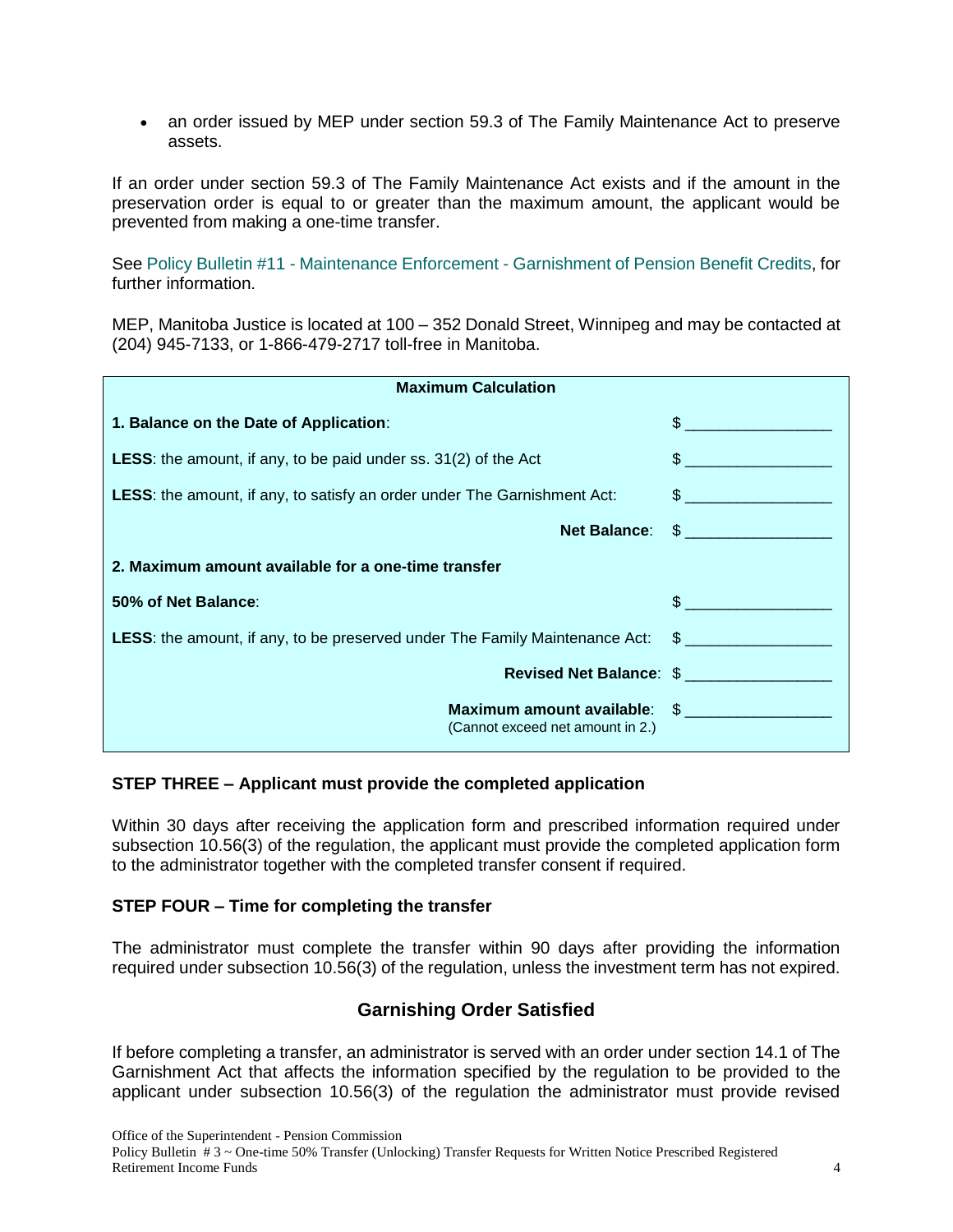information to the applicant and the spouse or common-law partner, if any, whose consent was required.

The applicant may either withdraw the application or submit a revised application form and if a consent of the spouse or common-law partner was required, a new consent.

The revised application form must be submitted within 30 days after the revised information specified by the regulation was provided to the applicant, and if required, to their spouse or common-law partner.

### **PRESCRIBED REGISTERED RETIREMENT INCOME FUNDS (Prescribed RRIFs)**

While financial institutions are not required to file a standard form of prescribed RRIF contract with the OSPC, the financial institutions must ensure the contract complies with Division 4, Part 10 of the regulation.

A prescribed RRIF contract must

- a) restrict amounts transferred to it to only amounts that are transferred from
	- i. a prescribed retirement plan under section 21.4 of the Act,
	- ii. a pension plan as permitted by Division 4 of Part 10 of the regulation, or
	- iii. another prescribed RRIF;
- b) permit the owner to transfer all or any part of the balance from it only
	- i. to another prescribed RRIF,
	- ii. to purchase an annuity, or
	- iii. to a pension plan, if it is permitted under the terms of the plan;
- c) provide that if all or any part of the balance of the RRIF is paid out contrary to the Act or this Division, the administrator of the RRIF will provide, or ensure the provision of, an amount equal to the amount of the balance paid out;
- d) in the case of a RRIF any part of the balance of which is derived, directly or indirectly, from the owner's previous entitlement, as a member of a pension plan, to pension benefits under that plan, provide that upon the owner's death the balance of the prescribed RRIF shall be paid
	- i. to the owner's surviving spouse or common-law partner, unless they,
		- A. have received or are entitled to receive all or any part of the balance under an agreement or order under The Family Property Act, or
		- B. have waived their entitlement to receive the balance and have not revoked that waiver, and
	- ii. in any other case, to the designated beneficiary or the estate of the owner; and
- e) includes the statement that, subject to an agreement or order under The Family Property Act or enforcement proceedings taken by a designated officer, as defined in section 52 of The Family Maintenance Act, under Part VI of that Act, the balance of the RRIF
	- i. may not be assigned, charged, anticipated or given as security, and any transaction purporting to do so is void, and
	- ii. is exempt from execution, seizure or attachment.